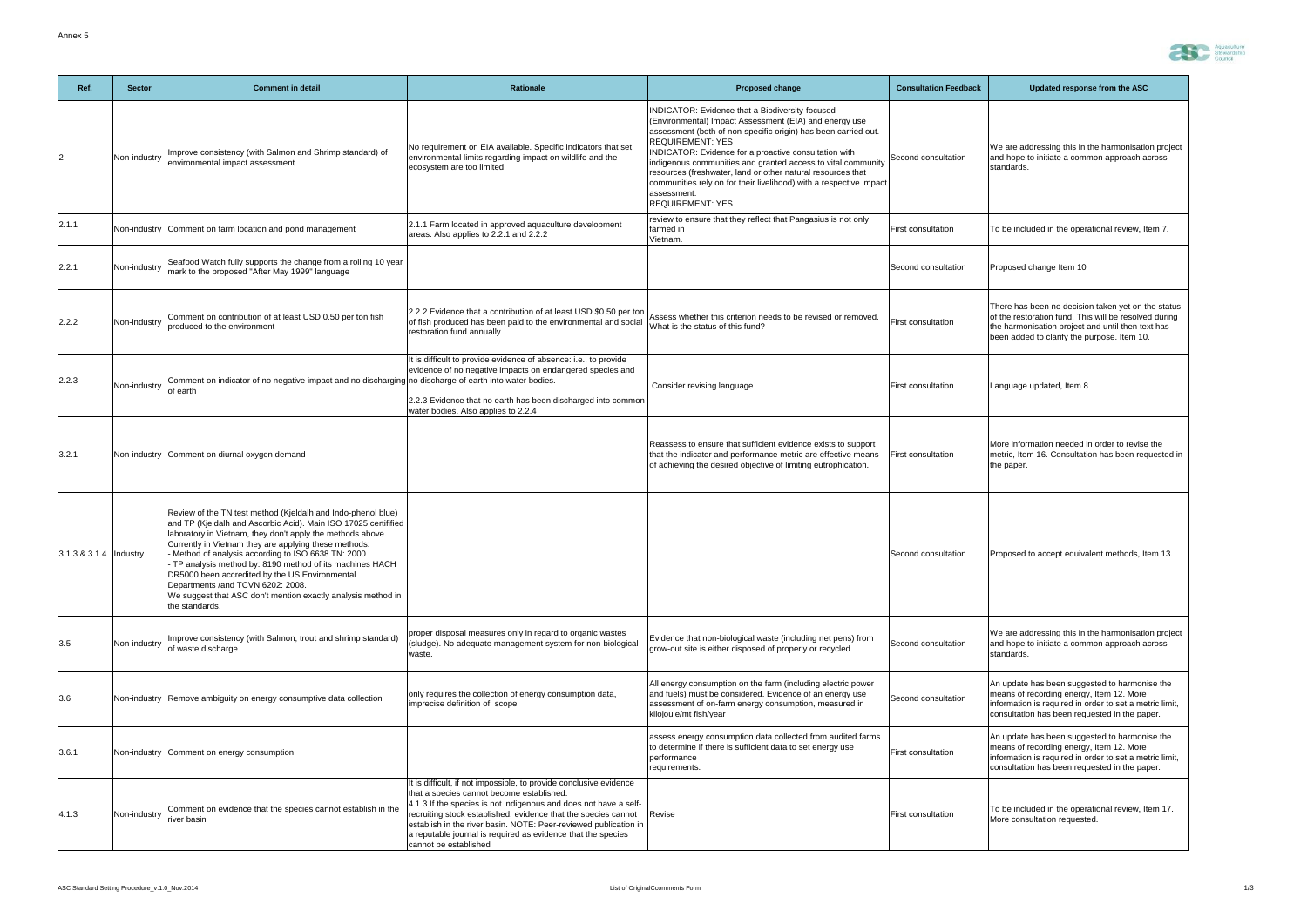| 4.1.3                      | Non-industry    | Suggestion to base this on whether the same or similar species<br>have become ecologically established in similar ecosystems<br>elsewhere. Well understood that this is imperfect, and is a risk-<br>based (potentially difficult to audit) option!                                                                                                                                                                                                                         |                                                                                                                                                                                                                                                                                                                                                             |                                                                                                                                                                                                                                                                                                                                                                                                                                                                                                                                                                                                                | Second consultation       | To be included in the operational review, Item 17.<br>More consultation requested.                                                                                                                             |
|----------------------------|-----------------|-----------------------------------------------------------------------------------------------------------------------------------------------------------------------------------------------------------------------------------------------------------------------------------------------------------------------------------------------------------------------------------------------------------------------------------------------------------------------------|-------------------------------------------------------------------------------------------------------------------------------------------------------------------------------------------------------------------------------------------------------------------------------------------------------------------------------------------------------------|----------------------------------------------------------------------------------------------------------------------------------------------------------------------------------------------------------------------------------------------------------------------------------------------------------------------------------------------------------------------------------------------------------------------------------------------------------------------------------------------------------------------------------------------------------------------------------------------------------------|---------------------------|----------------------------------------------------------------------------------------------------------------------------------------------------------------------------------------------------------------|
| 4.5                        |                 | Non-industry Comment on escapees                                                                                                                                                                                                                                                                                                                                                                                                                                            |                                                                                                                                                                                                                                                                                                                                                             | Consider adding a limit on the number of escapes to help<br>reduce the risk of catastrophic escapes and to provide<br>consistency with other standards.                                                                                                                                                                                                                                                                                                                                                                                                                                                        | <b>First consultation</b> | To be included in the operational review, Item 17.<br>More consultation requested.                                                                                                                             |
| 4.5                        |                 | Seafood Watch supports the idea of adding a limit to the<br>number of escapees, however recognizes that counting<br>Non-industry methods include a degree of inaccuracy. This should be<br>accounted for if an indicator is developed to address escapee<br>limits.                                                                                                                                                                                                         | Seafood Watch supports the intent of the proposed indicator,<br>Ibut as with the benchmark of the ASC Salmon Standard<br>against the Seafood Watch Aquaculture Standard, it must be<br>noted that there is a degree of inaccuracy associated with<br>counting of escapees. With error margins too big, large<br>numbers of escapees can go unaccounted for. |                                                                                                                                                                                                                                                                                                                                                                                                                                                                                                                                                                                                                | Second consultation       | To be included in the operational review, Item 17.<br>More consultation requested.                                                                                                                             |
|                            | Non-industry    | Improve consistency (with salmon, trout and seriola and cobia<br>standard) of feed requirements on GMO transparency                                                                                                                                                                                                                                                                                                                                                         | It is included in ASC standards for salmon, trout and seriola.                                                                                                                                                                                                                                                                                              | Disclosure of feed supplier and by the farm to the direct<br>purchaser if more that 1 percent transgenic plant material is<br>being used in feed.                                                                                                                                                                                                                                                                                                                                                                                                                                                              | Second consultation       | Agree to include, will drafted proposals for public<br>consultation, item 14.                                                                                                                                  |
| $6.1.1 \& 6.5.1$  Industry |                 | The fact that, these rates depend on the stocking size and<br>market fish size. If we stock smaller fingerling size, we can't<br>achieve these parameters. ASC standard focus on the<br>environment and the standard already mentioned the deadfish<br>management. So, we suggest that ASC don't require exactly<br>rate in ASC standard.                                                                                                                                   |                                                                                                                                                                                                                                                                                                                                                             |                                                                                                                                                                                                                                                                                                                                                                                                                                                                                                                                                                                                                | Second consultation       | Item 20. The ASC would like to maintain the rigour of<br>lits standards but can review metric requirements<br>based on new scientific information. References are<br>needed for the proposed growth rates.     |
| 6.5.2                      | <b>Industry</b> | Vietnamese Gorvernmnt actually they permit to stock more<br>than 40 fish/m2; this parameter was suitable for 10 years ago.<br>In the past, farmer stocked bigger fingerling size than now.<br>In additon, feed quality and farming technique was improved<br>and constantly improved. We suggest that we don't require<br>exactly number in ASC standard.                                                                                                                   |                                                                                                                                                                                                                                                                                                                                                             |                                                                                                                                                                                                                                                                                                                                                                                                                                                                                                                                                                                                                | Second consultation       | Item 20. The ASC would like to maintain the rigour of<br>lits standards but can review metric requirements<br>based on new scientific information. References are<br>needed for the proposed growth rates.     |
| 6.5                        | Non-industry    | Is 6.5.1 necessary given Criterion 6.1.1 (maximum average real<br>lpercentage mortality) or do they constitute "double accounting"? Percent Mortality formula in Annex D). Req - 20%                                                                                                                                                                                                                                                                                        | 6.1.1 Maximum average real percentage mortality, from<br>stocking to harvest, during the grow-out period (See Real<br>6.5.1 Minimum average growth rate 3.85 g/day/fish                                                                                                                                                                                     | Assess whether these indicators are appropriate.                                                                                                                                                                                                                                                                                                                                                                                                                                                                                                                                                               | <b>First consultation</b> | Item 20. The ASC would like to maintain the rigour of<br>lits standards but can review metric requirements<br>based on new scientific information. References are<br>needed for the proposed growth rates.     |
| 6.2.8                      | <b>Industry</b> | According to the original ASC standards for Pangasius, we<br>found that farmer can control the antibiotic residue in fish fillet<br>and also don't use the antibiotic critical for human. Pangasius<br>use antibiotic less than the other species. Actually, in Vietnam<br>vaccine applied for pangasius have just started and have not<br>had the good results as compared of Salmon industry. If ASC<br>require this criteria, ASC can require in at least 5 years later. |                                                                                                                                                                                                                                                                                                                                                             |                                                                                                                                                                                                                                                                                                                                                                                                                                                                                                                                                                                                                | Second consultation       | Added an option for a 2-year implementation period<br>to take into account stakeholder comments, Item 1.                                                                                                       |
| 6.2.8                      | Non-industry    | Seafood Watch fully supports the proposed limit of ≤3 antibiotic<br>treatments per production cycle                                                                                                                                                                                                                                                                                                                                                                         | This limit will allow consistent scoring between the benchmarks<br>of the ASC Salmon Standard and the ASC Pangasius Standard<br>against the Seafood Watch Aquaculture Standard                                                                                                                                                                              |                                                                                                                                                                                                                                                                                                                                                                                                                                                                                                                                                                                                                | Second consultation       | Item 1. Maximum of three treatments per cycle has<br>been proposed an an option in the standard.                                                                                                               |
| 6.5                        |                 | Non-industry Add basic provisions for fish welfare                                                                                                                                                                                                                                                                                                                                                                                                                          | very limited consideration of fish welfare, no measures for<br>suitable culture environment, no slaughter technique defined                                                                                                                                                                                                                                 | 1. The standard includes provisions that require the farmer to<br>maintain a suitable culture environment; including specific<br>metrics (water temperature and sufficient water quality criteria.<br>2. The standard foresees husbandry systems allowing<br>expression of natural behaviour and minimizing stress. Physical Second consultation<br>disfigurement of cultured species shall not be allowed.<br>3. Standard foresees upon harvesting appropriate and instant<br>killing procedures resulting in no further harm and suffering of<br>the animals safeguarding ethical and animal welfare values. |                           | The ASC does not currently include animal welfare<br>specifically in its mission. There are however a<br>number of indicators that contribute to better<br>husbandry and so will assure fish welfare. Item 21. |
|                            | Non-industry    | Improve consistency (with salmon and trout standard) on social<br>welfare standards                                                                                                                                                                                                                                                                                                                                                                                         | Social requirements do not ask for evidence and documentation<br>of compliance. No training procedures available, only<br>awareness                                                                                                                                                                                                                         | e.g. Evidence of a policy to ensure social compliance of its<br>suppliers and contractors [100%]<br>e.g. Percentage of workers trained in health and safety<br>practices, procedures and policies on a yearly basis[100%]                                                                                                                                                                                                                                                                                                                                                                                      | Second consultation       | Item 18. : ASC agrees that requirements should<br>focus on outputs and it is the intention to coordinate<br>this point among all ASC standards during the<br>alignment project.                                |